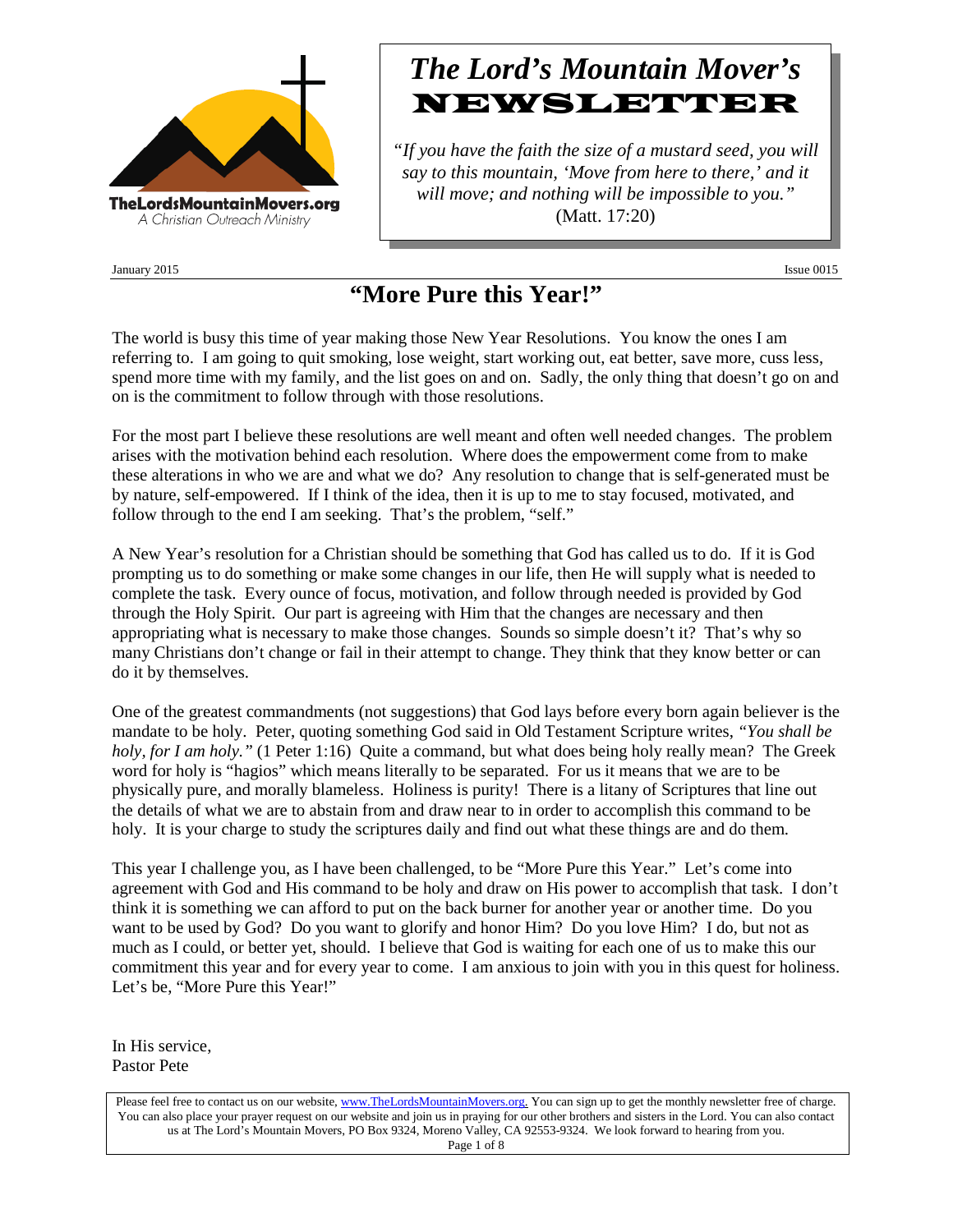Here is something I wrote to a dear friend of mine years ago. I thought you might enjoy it and that it might encourage you to spend more time with God and His word.

## **Second Daniel**

(The book of Easiness)

I Daniel, in the first year of my freedom, did receive a vision. On the fifteenth day, of the second month, while I was lying on my bed in my chambers (Hebrew for apartment), I Daniel, had this vision.

I was taken up by a spirit to the valley of electronics, whether in the body or out of the body, I do not know. There, all around me were many gadgets. I became very excited in my spirit and my hands and feet began to shake and my knees knocked together. They were stacked everywhere and were in all sorts of shapes and sizes. Some had life in them and were speaking to me; others called to me with pictures and bright lights. Then there were some in boxes that had no life in them. I Daniel was grieved for these gadgets in the boxes.

The spirit who had brought me here called to me and said, "Daniel, child of God, can these gadgets live!" I replied to the spirit, "Duh, I think so." The spirit spoke to me again and said, "Daniel, reach into your wallet and give money as a propitiation for one of these gadgets that it may live." And immediately, I Daniel, did as I was commanded.

I Daniel, having decided to demonstrate the power of the spirit within me, chose the largest of the gadgets to give life to. It measured fifty-five inches diagonally and had many features. There were many angels in the valley of electronics to help me. To the first angel I gave the propitiation to, and then another angel appeared and helped me load my gadget into my chariot (Hebrew for truck) that was driven by three hundred and fifty horses. Yes, I Daniel, am a rich man.

Upon returning to my chambers, I Daniel followed all the commandments written in the Book of Instructions. My gadget stood before me and I pressed the button as instructed and it came to life as the spirit had told me it would. I Daniel rejoiced and sang praise unto the spirit that had taken me to the valley of electronics.

After seven weeks, I Daniel realized that the gadget had not only received its life from me, it was now drawing its sustenance from me, for I was feeling weak. I cried out to my God, "Lord, Lord, why have thou allowed this thing to happen?" Out of heaven came the thundering voice of God saying to me, "My son, because you have forsaken your time with Me and given it to a graven gadget made with hands. Because you thought you could find satisfaction somewhere else, I the Lord your God, have withdrawn from you."

I, trying to justify myself said, "But Lord, I watch Derek Prince, Joel Olstein, and K.C. Price." And the Lord responded to my lameness, "Oh foolish one, come let us reason together. Have I become so distant that you should seek me through these men, that you should come before your gadget and not my throne?"

I Daniel sat dumbfounded for a time and a time and a half until I realized my sin. I cried out to the Lord my God and said, "What shall I do? For I acknowledge my transgression and my gadget is always before you. Against You and only You have I sinned and done this evil in your sight." Then the voice came out of heaven saying, "Repent and turn away from your gadget. You shall love the Lord your God with all your heart, with all you soul, and with all your mind." Then the voice said, "You may keep the gadget as

Please feel free to contact us on our website, ww[w.TheLordsMountainMovers.o](http://www.thelordsmountainmovers.org/)rg. You can sign up to get the monthly newsletter free of charge. You can also place your prayer request on our website and join us in praying for our other brothers and sisters in the Lord. You can also contact us at The Lord's Mountain Movers, PO Box 9324, Moreno Valley, CA 92553-9324. We look forward to hearing from you. Page 2 of 8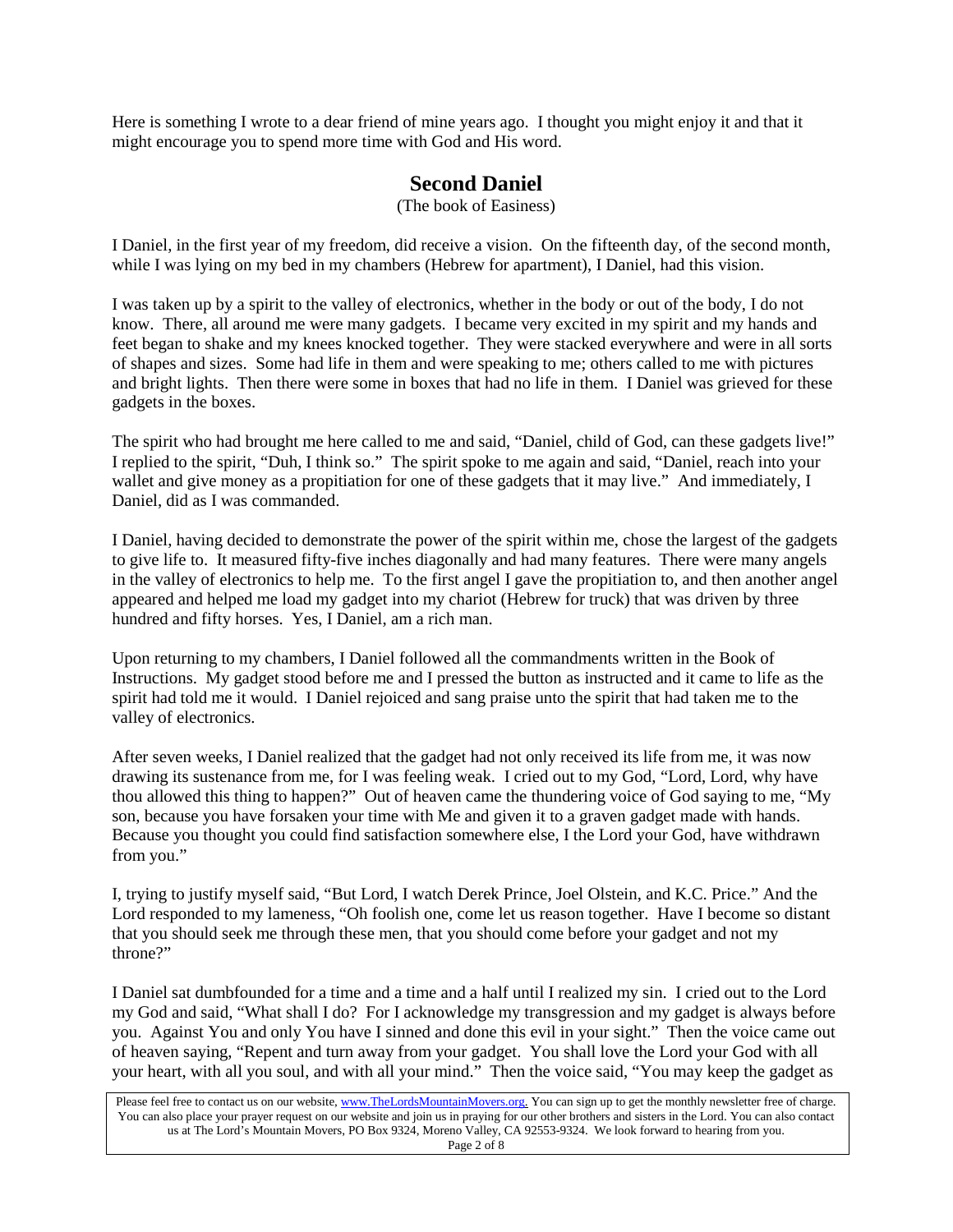a reminder, but you must not worship it or give all your time to it. You must rule over it, or it will rule over you and consume you. I the Lord have spoken this and it shall come to pass."

I awoke from my vision and there beside my bed was a Bible. I opened it and began to read from its pages and my spirit was refreshed. I gave thanks to the Lord for my vision and vowed to walk in the vision He had given me.

## BE A BARNABAS (Acts 4:36)

*"But I am afflicted and in pain; May Your salvation, O God, set me securely on high. I will praise the name of God with song and magnify Him with thanksgiving. And it will please the Lord better than an ox or a young bull with horns and hoofs. The humble have seen it and are glad; You who seek God, let your heart revive. For the Lord hears the needy and does not despise His who are prisoners."* Psalm 69:29-34

Brothers and sisters in the Lord, you are not alone in your pain and afflictions. Even Paul suffered much and spent time in prison. Remember God's word tells us if we suffer with Him, we will also rein with Him. This Psalm was written through the pen of David many years ago, and it was written for you. God knows what you are going through and how hard it is to endure. But it is not in vain!

As we begin a new year, let us also begin to focus on the things that have lead us to praise Him even more. We know and are confident in our heart, through faith in His word, that we will be exalted with Christ soon. You are the light in dark places, He has placed you where you are so that you will shine even more. You are loved by God, so that you can love others. How good it is to have fellowship with the saints, and what's more, to have fellowship with the Spirit of God.

Matthew Henry said it like this," It is better to be poor and sorrowful, with the blessing of God, than rich and jovial and under His curse. For those who come into God's righteousness shall soon see an end of their poverty and sorrow, and His salvation shall set them on high."

Be blessed in Him,

*Brother Daniel Rodney*



**Calvary Church, Santa Ana**

Kevin S ...............Is in Tehachapi, pray for his safety and salvation.

Kathy ..................Please pray for my sister Patty that she will receive salvation.

Bobby C..............He needs prayer for his addiction issues.

Please feel free to contact us on our website, ww[w.TheLordsMountainMovers.o](http://www.thelordsmountainmovers.org/)rg. You can sign up to get the monthly newsletter free of charge. You can also place your prayer request on our website and join us in praying for our other brothers and sisters in the Lord. You can also contact us at The Lord's Mountain Movers, PO Box 9324, Moreno Valley, CA 92553-9324. We look forward to hearing from you. Page 3 of 8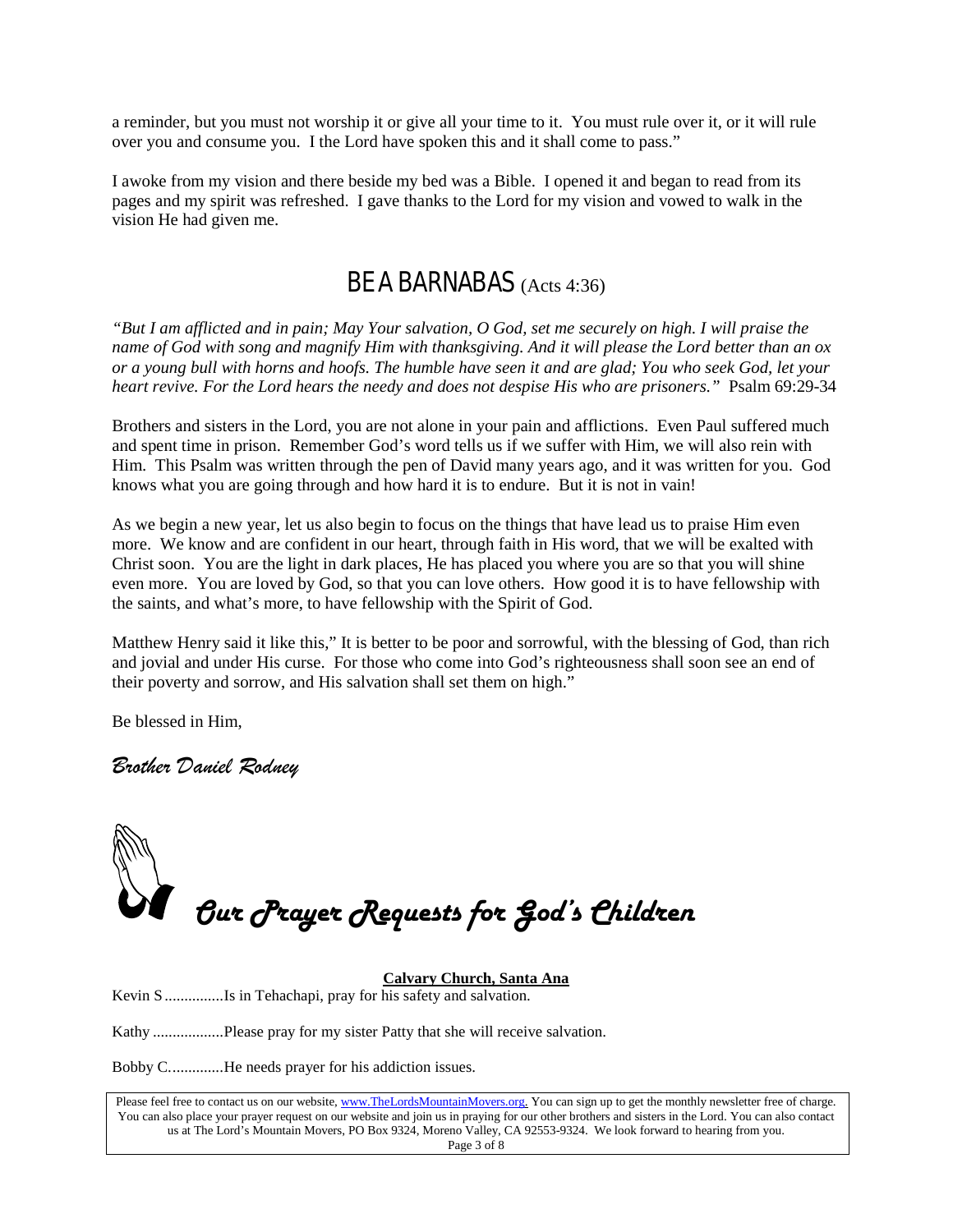| David & Jeannie M.<br>Missionaries |                                                                                                                                                                                                                                                                                                                                                                                                                        |
|------------------------------------|------------------------------------------------------------------------------------------------------------------------------------------------------------------------------------------------------------------------------------------------------------------------------------------------------------------------------------------------------------------------------------------------------------------------|
|                                    | to KenyaBack on leave pray for housing. Daughter to attend Moody Bible College, needs prayer. Pray for<br>Jeannie's mom who is now in hospice care, retired from Missionary work in Africa.                                                                                                                                                                                                                            |
|                                    | Pat M Had serious back surgery and is doing great back at church. (Praise report) Back to normal.                                                                                                                                                                                                                                                                                                                      |
|                                    | Bill B. In hospice care, pray for him and his wife and two adult children.                                                                                                                                                                                                                                                                                                                                             |
|                                    | Pastor FredHas A-fib and heart issues. Still teaching, Pray for Doctors to have wisdom to resolve his health<br>issues.                                                                                                                                                                                                                                                                                                |
|                                    | Sheryl CWaiting for Heart transplant. Pray that she receives a new heart.                                                                                                                                                                                                                                                                                                                                              |
|                                    | Kaley M. She on a mission trip to Thailand, pray for safety for witness.                                                                                                                                                                                                                                                                                                                                               |
|                                    | <b>Liberty Church, Moreno Valley</b><br>Baby Mary She is just about six months old and has severe heart problems and needs a transplant.                                                                                                                                                                                                                                                                               |
|                                    | The ChurchPray that God would continue meeting their financial needs in the coming year. Also the church is<br>starting a recovery ministry to help those individuals who deal with addiction issues in their lives<br>and the lives of their loved ones. Pray that our youth would have a greater impact on their peers.<br>Prayer for all those who are dealing with physical, emotional, and spiritual issues.      |
|                                    | Ida Mae She had a terrible auto accident and needs your prayers for her recovery from those injuries.                                                                                                                                                                                                                                                                                                                  |
|                                    | <b>Harvest Valley Church, Santa Ynez</b><br>Congregation Pray that God will continue to bless and provide for their needs as they have reached out to so<br>many. They are a real small church that has sent in thousands of life changing Bibles to men in<br>prison. (I personally experienced God working through these gifts.)                                                                                     |
|                                    | Mary & Bill Pray that Mary would continue to be the blessing she is to so many people and that God would<br>bless her according to her sacrifice. Pray for health and good times for her and her family.                                                                                                                                                                                                               |
|                                    | <b>California</b><br>Margarita V. We Pray for the Lord's healing but understand it is his will. She has been in hospice care for the<br>last week.                                                                                                                                                                                                                                                                     |
|                                    | Victor APray that God would open opportunities for him to begin teaching and preaching again. Pray as he<br>leads a recovery ministry in the church.                                                                                                                                                                                                                                                                   |
|                                    | Faye A. That God would bless and guide her in her musical ministry work.                                                                                                                                                                                                                                                                                                                                               |
|                                    | John BNeeds prayer for favor with the court system and be vindicated for wrongful conviction.                                                                                                                                                                                                                                                                                                                          |
|                                    | Steve LPraying for wisdom and guidance in fulfilling the ministry God has given him. Looking for<br>another home for sober living.                                                                                                                                                                                                                                                                                     |
|                                    |                                                                                                                                                                                                                                                                                                                                                                                                                        |
|                                    | Joanne R. Pray that God would replace her grief and sorrow with the peace and joy that surpasses all<br>understanding. That God would bless her in all she does.                                                                                                                                                                                                                                                       |
|                                    | Please feel free to contact us on our website, www.TheLordsMountainMovers.org. You can sign up to get the monthly newsletter free of charge.<br>You can also place your prayer request on our website and join us in praying for our other brothers and sisters in the Lord. You can also contact<br>us at The Lord's Mountain Movers, PO Box 9324, Moreno Valley, CA 92553-9324. We look forward to hearing from you. |

Page 4 of 8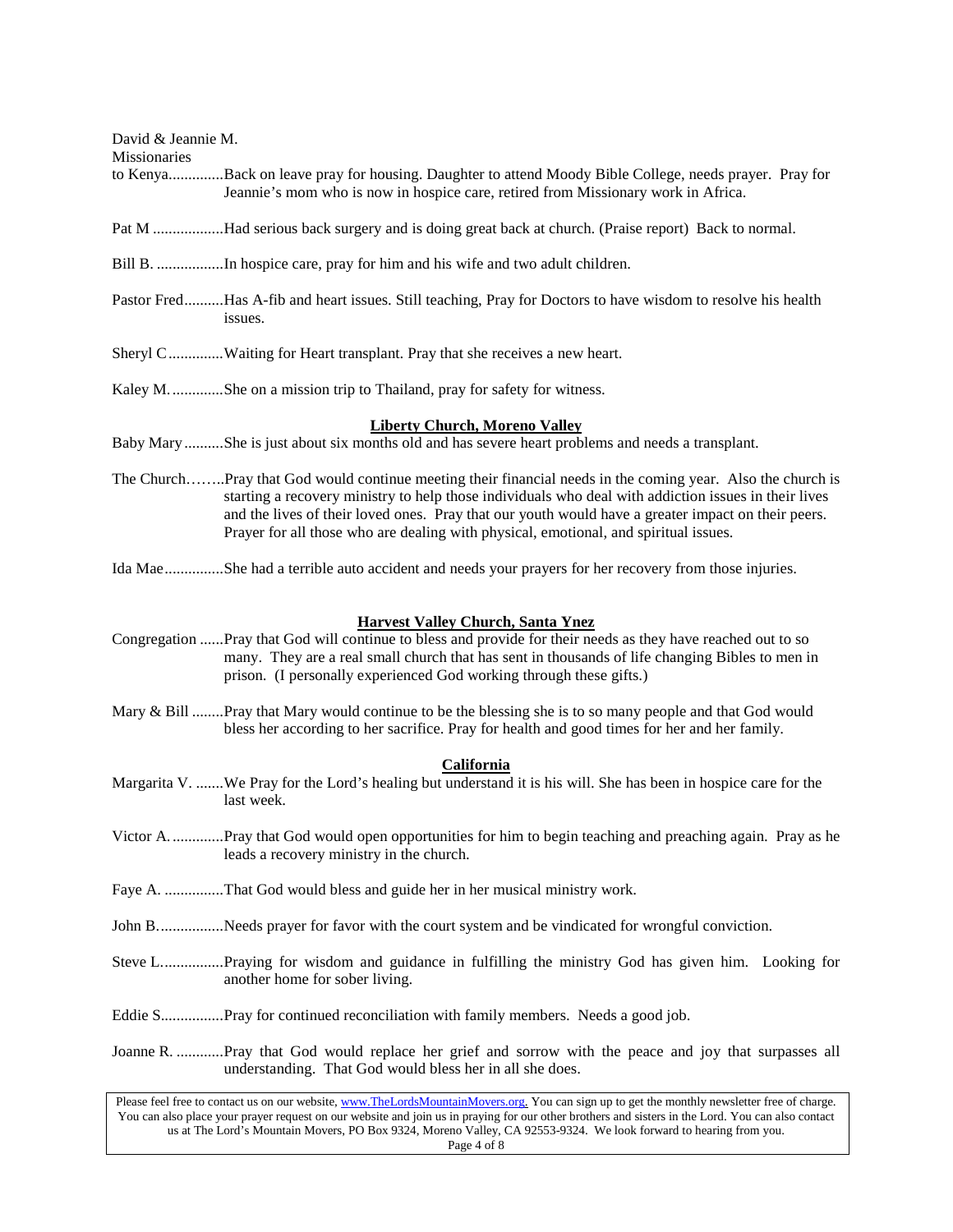- Christine B..........Pray for her as she is fighting cancer, since insurance changes, she is having problems getting coverage for her treatments.
- Daniel R..............That his boss would be saved by faith in Jesus and the business would flourish. Praying for a home church to fellowship in. For the salvation of his Dad and brothers. Have more patience with the lost that curse God and Jesus. Keep his eyes fixed on the cross daily.
- Tom C.................That God would bless him with a more fruitful job so he could be a blessing to others.
- Pete C. ................Prayer for God's will in his life as he steps into the next phase of his life.
- John Parish..........In Needles, California needs prayer for his health. That he would contact his friend Winifred W. soon.

#### **Florida**

Scott F.................Pray for resolution to his health issues and the safety of his children who are serving in the armed forces. Pray for Scott to receive work that is fulfilling and grows and edifies the kingdom of God.

#### **Minnesota**

TJ & Julie W.......Pray for God's wisdom in conducting the marriage classes. That they would survive another winter in Minnesota. Pray for all those who they are mentoring.

#### **North Carolina**

David's family ....Please pray for them as they grieve the loss of their son and pray that God will fill the tremendous void in their lives that is left from his passing on. Pray that God would bring joy back into their lives soon.

#### **North Dakota**

Tyler ...................Please pray for Tyler as he seeks direction for his career aspirations. That he would continue doing well in college and in his relationship with the Lord.

#### **Oklahoma**

Sheri....................She has Viral Meningitis. She has had multiple surgeries and we ask that you pray for Sheri's complete physical healing. We know that God is the author of life and He has the final word on her recovery! Pray without ceasing....

#### **Washington State**

- Stephanie ............We are praying that the Lord will convict and correct her. She is traveling down the wrong path and has a lot of people who care for her.
- Todd S. ...............Pray that God will bring the right lady into his life to be his soul mate. Prayer for his new art business. Pray for peace and joy in his heart

Wes & Ashley B.

Sue C. .................Prayer for strength as they work on becoming a new family. Wisdom is raising the children. Pray for her continued strength and health. Prayer for her finances and that God would continue to meet her needs daily.

#### **Wisconsin**

Rick & Beth........This Christian couple needs your prayers desperately as they face unthinkable circumstances in their lives.

Mona & Willie....Pray for Willie as he gets ready to be with the Lord, and Mona as she deals with this loss.

Please feel free to contact us on our website, ww[w.TheLordsMountainMovers.o](http://www.thelordsmountainmovers.org/)rg. You can sign up to get the monthly newsletter free of charge. You can also place your prayer request on our website and join us in praying for our other brothers and sisters in the Lord. You can also contact us at The Lord's Mountain Movers, PO Box 9324, Moreno Valley, CA 92553-9324. We look forward to hearing from you.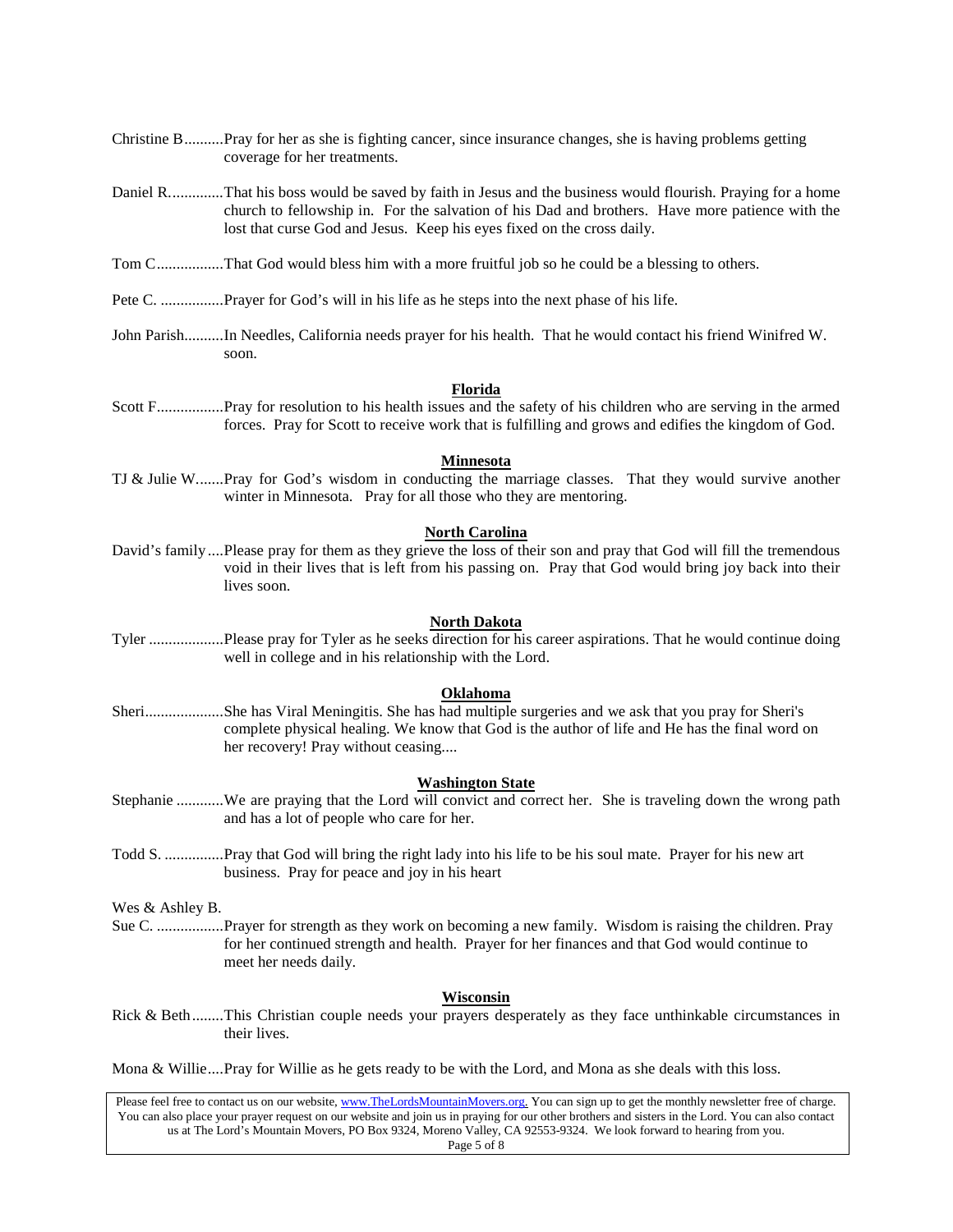#### **Guatemala**.

| Benjamin APraying to get Spanish Bibles for prisoners in Guatemala. Pray for the new, larger sanctuary being<br>built around the old one since there isn't enough room for all who are coming to the services. |  |
|----------------------------------------------------------------------------------------------------------------------------------------------------------------------------------------------------------------|--|
| Kenya                                                                                                                                                                                                          |  |
| <b>Ministries</b>                                                                                                                                                                                              |  |
| The Lord's Mountain                                                                                                                                                                                            |  |
| Movers Pray for continued direction from God in where He wants the ministry to go and do. Also, for His<br>guidance in obtaining the $501(c)$ 3 status for tax purposes.                                       |  |
| ANSWERED PRAYER: WE HAVE BEEN GRANTED OUR FEDERAL TAX EXEMPT STATUS!                                                                                                                                           |  |
| Acts                                                                                                                                                                                                           |  |
| FoundationPraying for continued support for their prison ministry as they send Bibles into the prisons.                                                                                                        |  |
| Lost and Found                                                                                                                                                                                                 |  |
| By Jesus Pray that the Lord would bless and increase their ministry. Pray for God to meet their financial<br>needs this coming year.                                                                           |  |
| <b>Saving Grace</b>                                                                                                                                                                                            |  |
| HomesGod is bringing opportunities for expansion. Pray for His wisdom and discernment in every<br>decision they face. Pray for their patience in God's timing.                                                 |  |
| <b>Brothers in Chino</b>                                                                                                                                                                                       |  |
| Facility A That God would continue to honor and direct their efforts in putting His church in order. Prayer<br>for the chaplain, New Facility Captain, Prayer Team, Brown Card Volunteers, all chapel          |  |
| programs.                                                                                                                                                                                                      |  |
| PARTIALLY ANSWERED: COMPLETED GUIDELINES AND ESTABLISHED SOUND LEADERSHIP                                                                                                                                      |  |

- Tom H.................He wants prayer for greater understanding and knowledge in the word of God. That God will also guide him as he shares God's word with others. Ex-wife (DeeDee is fighting cancer), Daughter (Megan) is having a baby girl soon, and his son (Joshua) is in fire fighters school. PARTIALLY ANSWERED: DEEDEE IS CANCER FREE! TOM HAS A NEW GRANDBABY GIRL!
- Larry K. ..............Pray that he will be guided by the Holy Spirit as he helps to lead the church back under the will of God.

Bob G. ................Pray that God continues to restore family and friends back into his life.

### **Brothers in Tehachapi**

Gabriel S.............God's will for his family. Pray for his wife who has a cancerous lump in her breast. His sister and her husband need employment and housing. His older brother who has liver disease. Pray for his son who is facing serious legal issues. Pray for his upcoming board date, Dec. 19<sup>th</sup>. PARTIALLY ANSWERED: Gabriel will be release within a week or so. Praise God!!

Kenny J...............Praying that the door for communication with his children will be opened up. Also that his son Jeff will be delivered from his addiction issues. Kenny needs a place to live upon his release. PARTIALLY ANSWERED: HAS A PLACE TO GO UPON RELEASE.

Tim P ..................Pray for salvation in his family, and restoration with all his family members.

Wallie R..............Pray that God will continue to guide him towards a release date.

Please feel free to contact us on our website, ww[w.TheLordsMountainMovers.o](http://www.thelordsmountainmovers.org/)rg. You can sign up to get the monthly newsletter free of charge. You can also place your prayer request on our website and join us in praying for our other brothers and sisters in the Lord. You can also contact us at The Lord's Mountain Movers, PO Box 9324, Moreno Valley, CA 92553-9324. We look forward to hearing from you. Page 6 of 8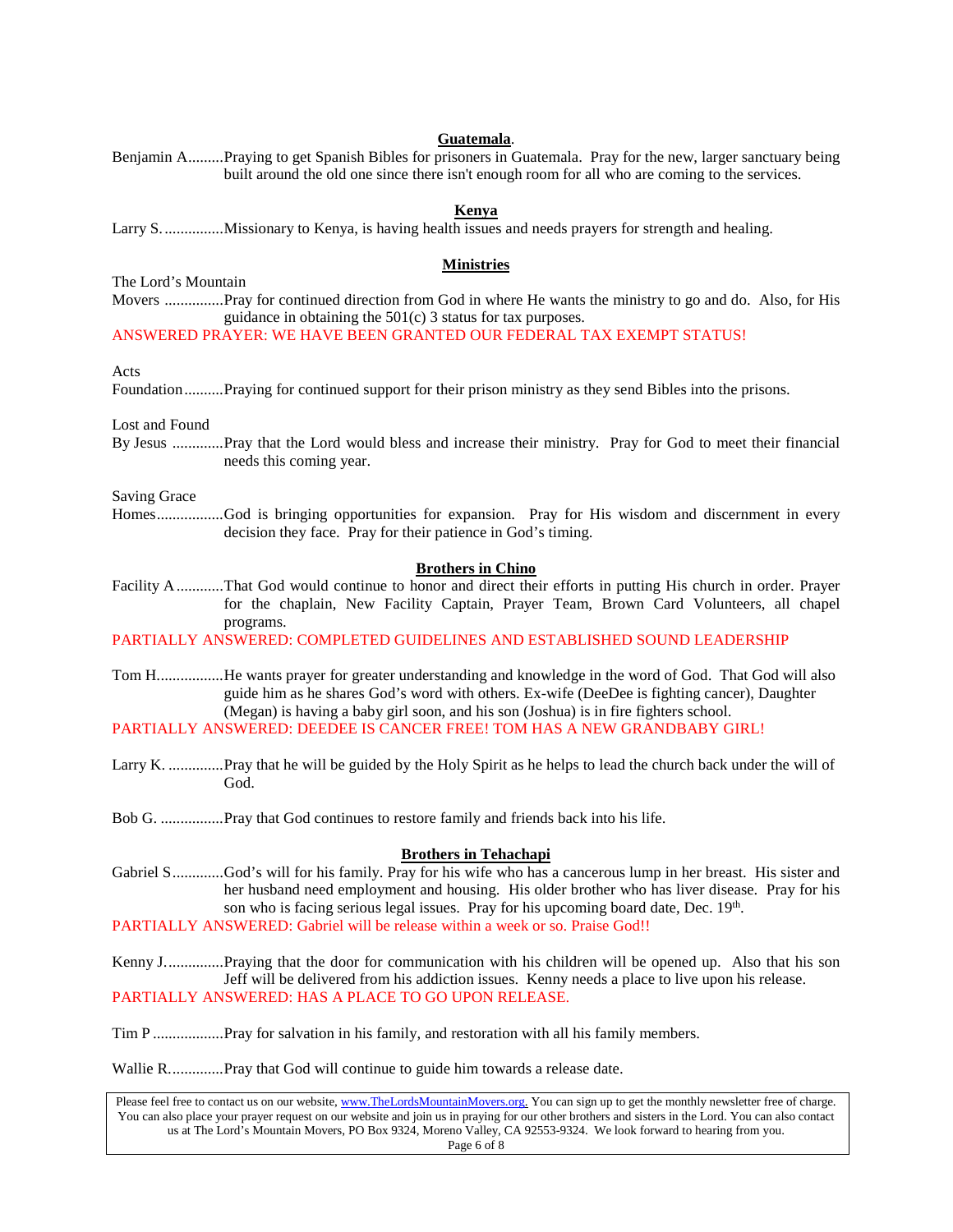#### **Brothers in Chowchilla**

- Johnny L.............God would prepare him to get out and further the Lord's kingdom. Pray that God would open his eyes to the truth about His word.
- Trinity W. ...........Pray for his family's ministry and the men's home they desire to open in God's will.

#### **Brothers in Desert View**

The Fellowship ...Pray that the Christian brothers would continue to grow closer to each other and God.

- David P. ..............Pray that God will continue to guide him as he shares God's word and help him to be a good example to all the men and staff there.
- Greg F.................Sheila (his wife) needs prayer for her health and finances. That he and his wife can work some things out between them. That God will continue to use him. For his finances. Finances for Stephen to go to school (Ministry \$2500) Justin's camp fees (\$1000). Son Joshua who is in prison in Arizona and will be getting out in 2017, needs smooth transition. Pray for "The Cure" ministry, that God would have His way with it.
- Matthew R……...Deepen his relationship with God. Pray for his cousin Johnny and the brothers in Tehachapi. Prayer for Yang's father**.**

Yeng Y................Pray for his sister who is dealing with cancer, his father's health, and his family's salvation. ANSWERED PRAYER: YENG'S SISTER IS CANCER FREE AND HIS FATHER IS DOING A LOT BETTER, THANKS FOR YOUR PRAYERS!

Jonathan J. ..........Needs pray for God's will on his court appeal. Also is requesting prayer for his family, friends, and his brother (Sonhai Hackett). Also pray for Cruz to have God in his life. Please pray for God's calling on his life to be apparent.

#### **Brothers in Mule Creek**

- Sebastian M. .......Pray that God will continue to grow him in the confidence of the faith that God has given him. Please pray for his son who is prison in Arizona (their relationship and his salvation), also his three kids (their salvation), and finally for wisdom in dealing with children. Also pray for his patience as he deal with new cell-mate.
- Mike F. ...............Pray that the Holy Spirit would fill him with hope for the present and the future. Let him know that God loves him and wants him to enjoy life as it is.

#### **Brothers in R.J. Donovan**

- Gabriel................Pray for chapel services to run smoother and for the Kairos Program.
- Robert Mc...........Pray for healing for Rudy, Betsy and Maria (Valley Fever, Carpal Tunnel).
- James..................For the program on the yard to change for the better.
- Matlock...............Pray for a closer relationship with his son.
- Joe S. ..................For his family to come to know the lord Jesus Christ.
- Geno ...................For help with his soon to be wife's family. To have them come visit him.

Please feel free to contact us on our website, ww[w.TheLordsMountainMovers.o](http://www.thelordsmountainmovers.org/)rg. You can sign up to get the monthly newsletter free of charge. You can also place your prayer request on our website and join us in praying for our other brothers and sisters in the Lord. You can also contact us at The Lord's Mountain Movers, PO Box 9324, Moreno Valley, CA 92553-9324. We look forward to hearing from you. Page 7 of 8